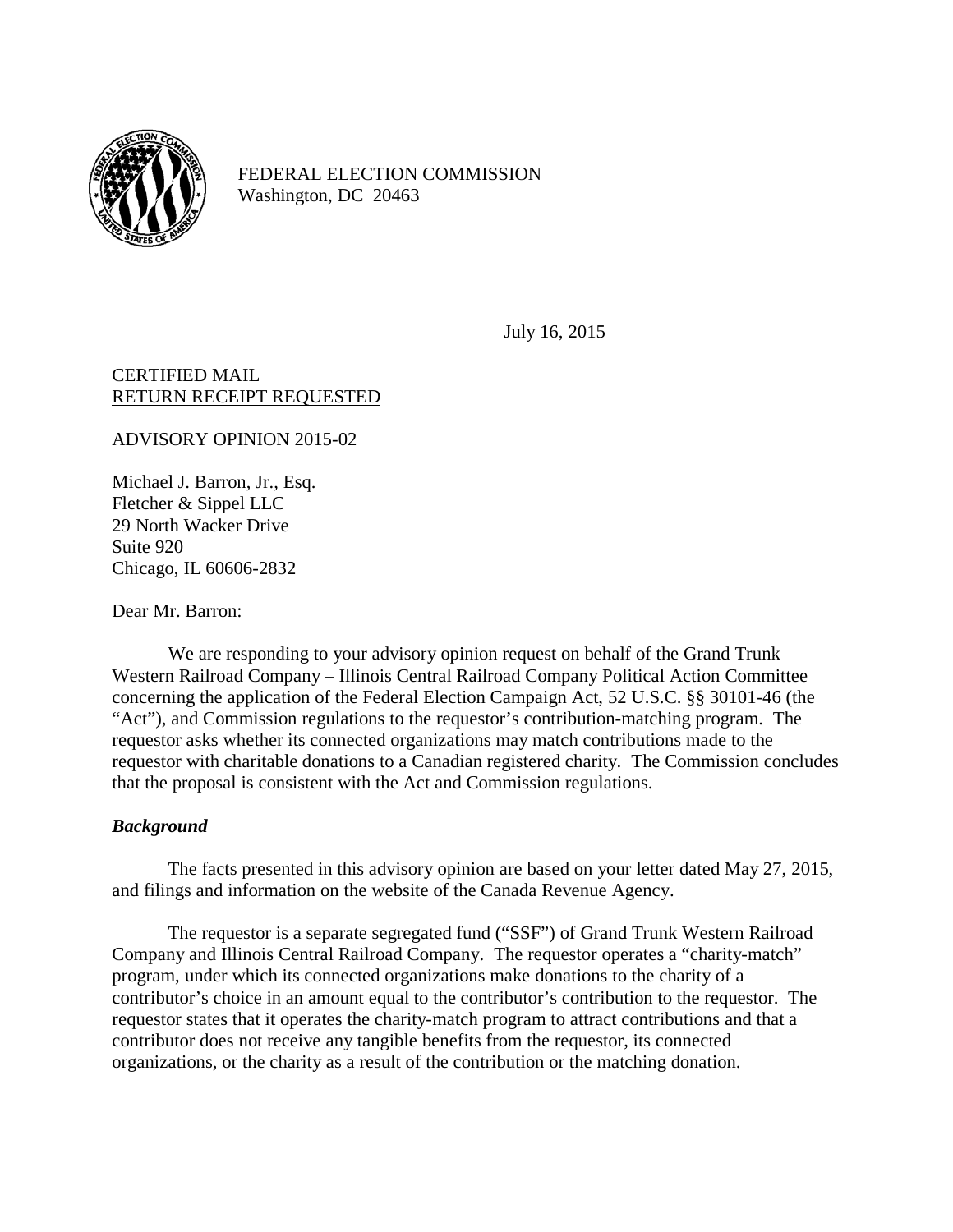AO 2015-02 Page 2

An individual contributor to the requestor wishes to designate the Taylor Birks Foundation (the "Foundation") as the recipient of a matching charitable donation. The Foundation is a Canadian charity headquartered in Montreal. The Foundation provides financial support to projects that assist children with intellectual disabilities. The Foundation is not a  $501(c)(3)$  $501(c)(3)$  $501(c)(3)$  charity but is a "registered charity" under Canadian law.<sup>1</sup> The requestor asks whether it may make a matching donation to the Foundation.

## *Question Presented*

*May the connected organizations make a dollar-for-dollar matching donation to a non-501(c)(3) charity, such as the Foundation, if the Foundation is designated by a PAC contributor as the charity of choice to receive the donation?*

## *Legal Analysis and Conclusions*

Yes, the connected organizations may make a dollar-for-dollar matching donation to the Foundation.

The Act provides that a corporation may use its general treasury funds to pay the expenses of establishing and administering an SSF and of soliciting contributions to that SSF. 52 U.S.C. § 30118(b)(2)(C); 11 C.F.R. § 114.5(b). Commission regulations further provide, however, that a corporation may not "use the establishment, administration, and solicitation process as a means of exchanging treasury monies for voluntary contributions." 11 C.F.R. § 114.5(b). The regulations also state that a contributor may not be paid for his or her contributions through a bonus, expense account, or other form of direct or indirect compensation. 11 C.F.R. § 114.5(b)(1).

In numerous advisory opinions, the Commission has approved a connected organization's provision of contribution-matching donations to organizations operated under section  $501(c)(3)$ of the Internal Revenue Code. Because such matching donations "encourage greater participation" in the SSF, *see* Advisory Opinion 1986-44 (Detroit Edison PAC) at 1; Advisory

<span id="page-1-0"></span><sup>&</sup>lt;sup>1</sup> The Foundation's registration number with the Canada Revenue Agency is 11892 5296 RR0001. Additional information about the Foundation, including recent Information Returns, is available at the Canada Revenue Agency's website. *See* Canada Revenue Agency, Charities Listing, http://www.cra-arc.gc.ca/chrtsgvng/lstngs/menu-eng.html (last visited June 16, 2015).

Like  $501(c)(3)$  organizations, registered charities are "exempt from paying income tax" and may issue "donation receipts," which enable donors to claim certain tax benefits. Canada Revenue Agency, Registered Charity vs. Non-Profit Organizations, http://www.cra-arc.gc.ca/chrts-gvng/chrts/pplyng/rgstrtn/rght-eng.html (last visited June 16, 2015); Canada Revenue Agency, Does a Registered Charity Have to Issue Official Donation Receipts for Gifts It Receives?, http://www.cra-arc.gc.ca/chrts-gvng/chrts/prtng/rcpts/rqss-eng.html (last visited June 16, 2015). Registered charities must "operate exclusively for charitable purposes," meet certain spending thresholds with respect to their charitable activities, file annual returns, and are prohibited from "us[ing] [their] income to personally benefit [their] members." Canada Revenue Agency, Registered Charity vs. Non-Profit Organizations, http://www.cra-arc.gc.ca/chrts-gvng/chrts/pplyng/rgstrtn/rght-eng.html (last visited June 16, 2015); *see also* Canada Revenue Agency, Obligations of Registration, http://www.cra-arc.gc.ca/chrts-gvng/chrts/pplyng/rgstrtn/blr-eng.html (last visited June 16, 2015).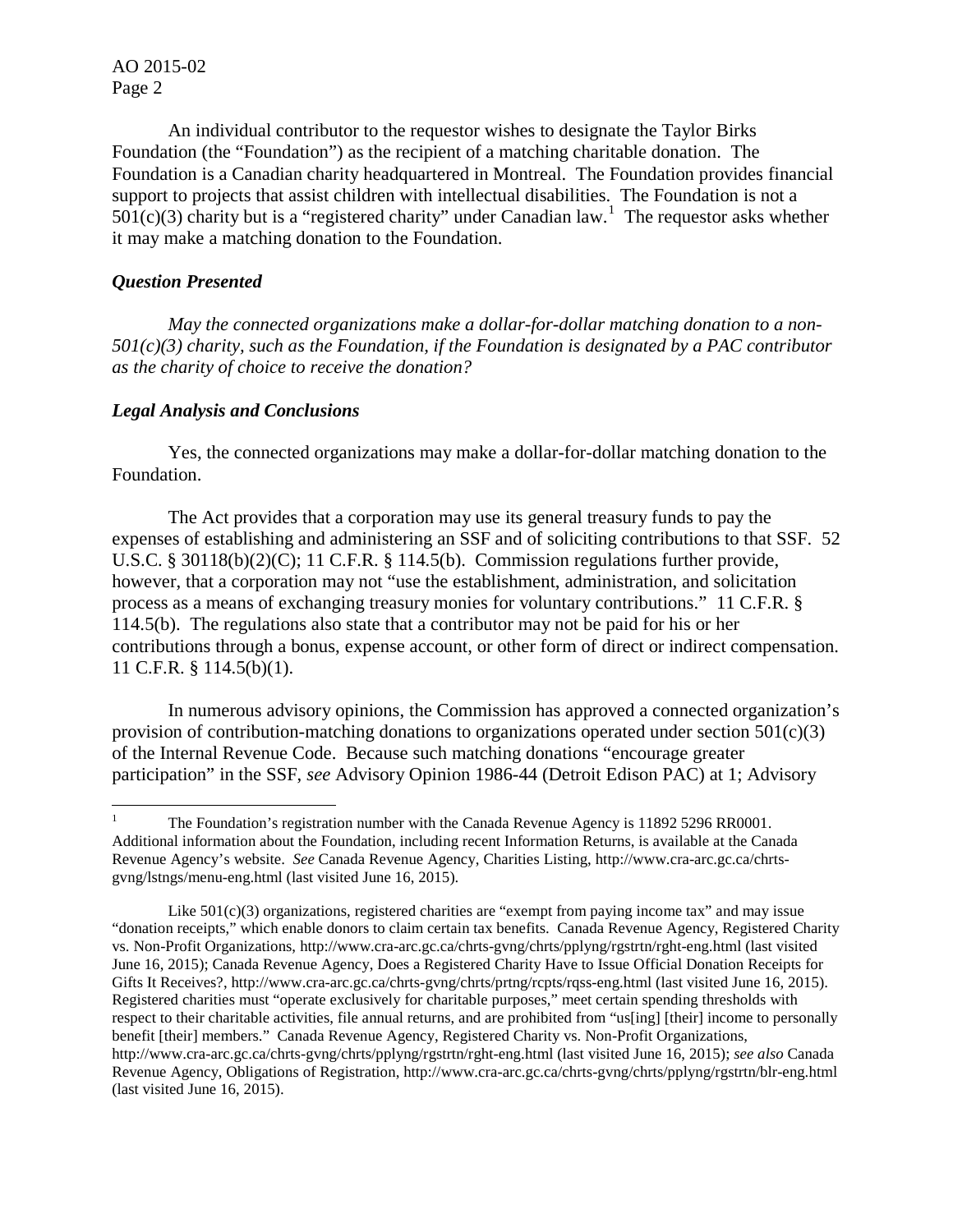AO 2015-02 Page 3

Opinion 2003-04 (Freeport-McMoRan Copper & Gold Citizenship Committee) at 1, the Commission has found that they are solicitation expenses for the SSF that the connected organization may pay under 52 U.S.C. § 30118(b)(2)(C). *See, e.g.*, Advisory Opinion 2003-04 (Freeport-McMoRan Copper & Gold Citizenship Committee) (approving charity-match program); Advisory Opinion 1994-06 (Political Action Coors Employees) (same); Advisory Opinion 1986-44 (Detroit Edison PAC) (same). And the Commission has concluded that a charity-match program does not constitute a prohibited exchange of corporate treasury monies for political contributions as long as no contributor to the SSF receives in exchange a financial, tax, or other tangible benefit from the corporation, the SSF, or the charities receiving the matching donations. *See, e.g.*, Advisory Opinion 2003-04 (Freeport-McMoRan Copper & Gold Citizenship Committee) (approving charity-match program); Advisory Opinion 1994-06 (Political Action Coors Employees) (same); Advisory Opinion 1986-44 (Detroit Edison PAC) (same).

The requestor's proposal is materially indistinguishable from the charity-match programs approved in prior advisory opinions. Like those previously approved programs, the requestor's connected organizations wish to make matching donations to "attract[ ] contributors" to the PAC. Advisory Opinion Request at AOR001. Such "matching of voluntary political contributions with charitable donations [is] a solicitation expense related to [their] separate segregated fund, an expense . . . that the Act expressly permits." Advisory Opinion 1988-48 (National-American Wholesale Grocers' Association PAC) at 2 (citing current 52 U.S.C. § 30118(b)(2)(C); 11 C.F.R.  $§ 114.5(b)$ .

Additionally, "no tangible benefits . . . [are] given to the PAC contributor from either [the requestor], the connected organizations, or the charity in response to the contributor's contribution." AOR001. Thus, the requestor's proposal does not constitute an "exchange of corporate treasury monies for voluntary contributions," 11 C.F.R. § 114.5(b), or suggest that the contributor is being "paid for" the contribution. 11 C.F.R. § 114.5(b)(1). *See, e.g.*, Advisory Opinion 1994-07 (GEON PAC); Advisory Opinion 1987-18 (Texas Industries PAC); Advisory Opinion 1986-44 (Detroit Edison PAC).

The requestor's connected organizations may make a matching donation to the Foundation, as proposed.<sup>[2](#page-2-0)</sup>

The Commission expresses no opinion regarding any tax ramifications of the described activity because such matters are not within the Commission's jurisdiction.

This response constitutes an advisory opinion concerning the application of the Act and Commission regulations to the specific transaction or activity set forth in your request. *See*

<span id="page-2-0"></span> <sup>2</sup> The Commission notes that the Foundation's *receiving* of donations does not implicate the Act's prohibition on foreign nationals *making* any contribution or donation in connection with an election. *See* 52 U.S.C. § 30121(a); 11 C.F.R. § 110.20(f). Commission regulations provide that foreign nationals may not "direct, dictate, control, or directly or indirectly in participate in the decision-making process of any . . . corporation . . . [or] political committee" with respect to election-related activities, 11 C.F.R. § 110.20(i), but the request presents no facts that suggest the Foundation is in any way doing so.